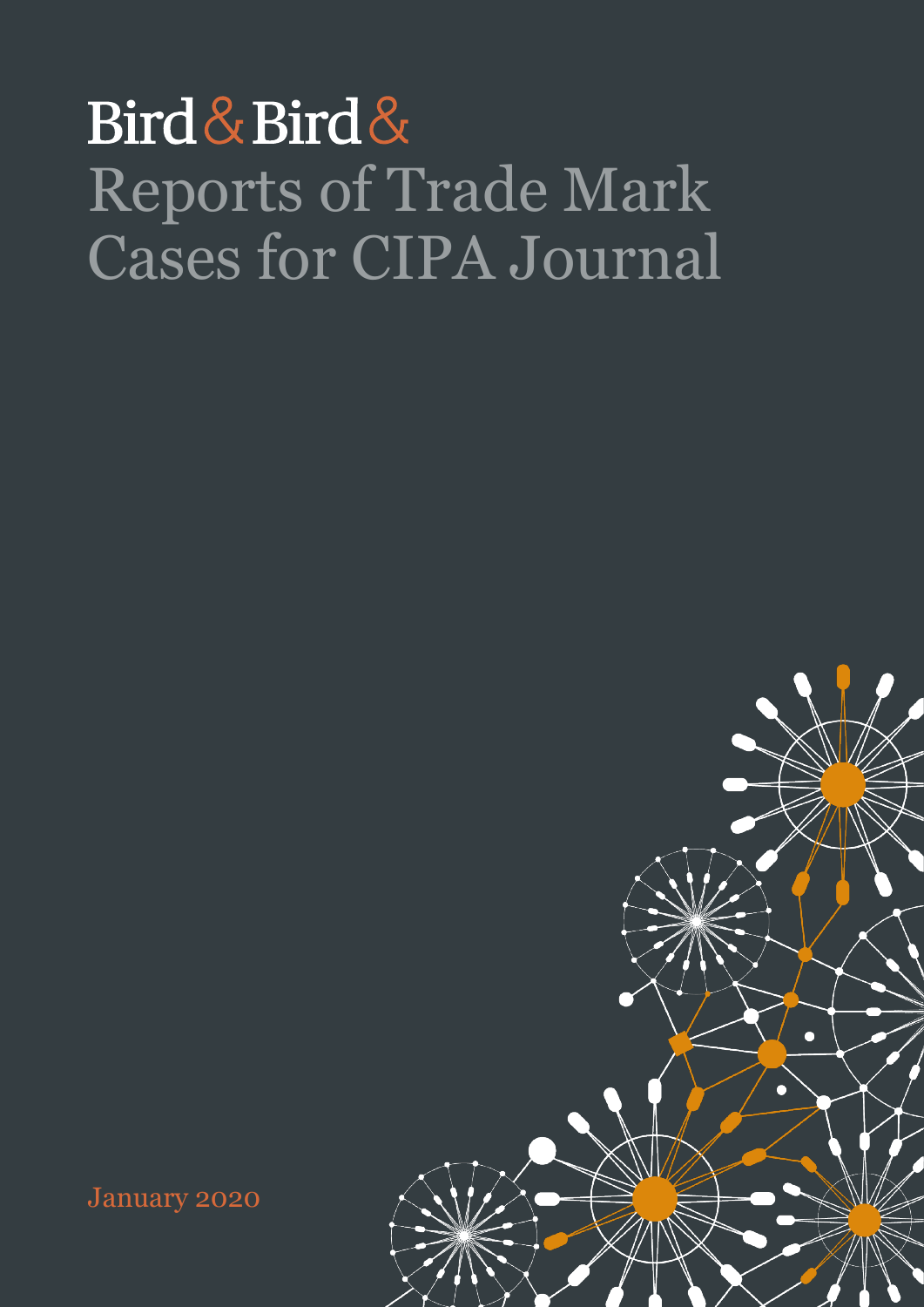## Trade mark decisions

### Decisions of the General Court (GC) and Court of Justice (CJ)

| Ref no.                                                                                                                     | Application (and where applicable, earlier<br>mark)                                                                                                                                                                                                                                                | Comment                                                                                                                                                                                                                                                                                                                                                                                                                                                                                                                                              |
|-----------------------------------------------------------------------------------------------------------------------------|----------------------------------------------------------------------------------------------------------------------------------------------------------------------------------------------------------------------------------------------------------------------------------------------------|------------------------------------------------------------------------------------------------------------------------------------------------------------------------------------------------------------------------------------------------------------------------------------------------------------------------------------------------------------------------------------------------------------------------------------------------------------------------------------------------------------------------------------------------------|
| GC<br>$T - 321/18$<br>Serenity<br>Pharmaceuticals<br>LLC v EUIPO;<br>Gebro Holding<br>GmbH<br>6 March 2019<br>Reg 2017/1001 | <b>NOCUVANT</b><br>pharmaceutical preparations for the<br>treatment of nocturia $(5)$<br><b>NOCUTIL</b><br>pharmaceutical preparations for<br>treating nocturnal enuresis, diabetes<br>insipidus and polyuria syndrome (5)                                                                         | The GC upheld the BoA's decision that<br>there was a likelihood of confusion<br>between the marks under article $8(1)(b)$ .<br>The BoA had been correct to find that<br>the intervener had provided sufficient<br>proof of genuine use of the earlier mark<br>and that the relevant public consisted of<br>the general public and professionals with<br>specific knowledge and expertise in the<br>field of healthcare.<br>There was no appeal to the finding that<br>the goods were identical, but the<br>applicant challenged the finding that the |
| <b>Reported by:</b><br>Katharine<br><b>Stephens</b>                                                                         |                                                                                                                                                                                                                                                                                                    | marks were similar on the basis that the<br>elements 'vant' and 'util' were clearly<br>distinct. In dismissing the appeal, the<br>GC noted the two marks were similar<br>because they were at least partially<br>identical as regards one or more relevant<br>aspects (Sun Cali v EUIPO; T-512/15).<br>Further, the prefix 'noc[u]' would not be<br>seen as descriptive.                                                                                                                                                                             |
| Ref no.                                                                                                                     | Application (and where applicable, earlier<br>mark)                                                                                                                                                                                                                                                | Comment                                                                                                                                                                                                                                                                                                                                                                                                                                                                                                                                              |
| GC<br>$T-500/18$<br>Puma SE v EUIPO;<br>Destilerias MG, SL<br>3 October 2019<br>Reg 2017/1001<br><b>Reported by:</b>        | <b>MG PUMA</b><br>non-alcoholic<br>various<br>beer;<br>beverages; preparations for making<br>beverages;<br>making<br>syrups<br>for<br>beverages (32)<br>alcoholic beverages (except beer);<br>pre-mixed<br>alcoholic<br>beverages,<br>other than beer-based; pre-mixed<br>alcoholic beverages (33) | The GC upheld the BoA's decision that<br>there was a likelihood of confusion<br>between the marks under article $8(1)(b)$ .<br>The GC noted that the BoA was correct<br>in its finding that the relevant public<br>would draw a distinction between the<br>word 'gin', which was descriptive, and<br>letters 'mg', which were distinctive. The<br>letters 'mg' and the word 'puma' in the<br>mark applied for were also both<br>distinctive.                                                                                                         |
| Daniel Anti                                                                                                                 | <b>GINMG</b><br>alcoholic beverages, in particular gin<br>and gin-based preparations (33)                                                                                                                                                                                                          | Consequently, the fact that the letters<br>'mg' were present in each of the marks<br>was held to be sufficient to establish the<br>existence of phonetic and visual<br>similarity between them,<br>notwithstanding the fact that the<br>position of those letters differed in those<br>marks.<br>Puma's anneal was therefore dismissed                                                                                                                                                                                                               |

Puma's appeal was therefore dismissed in its entirety.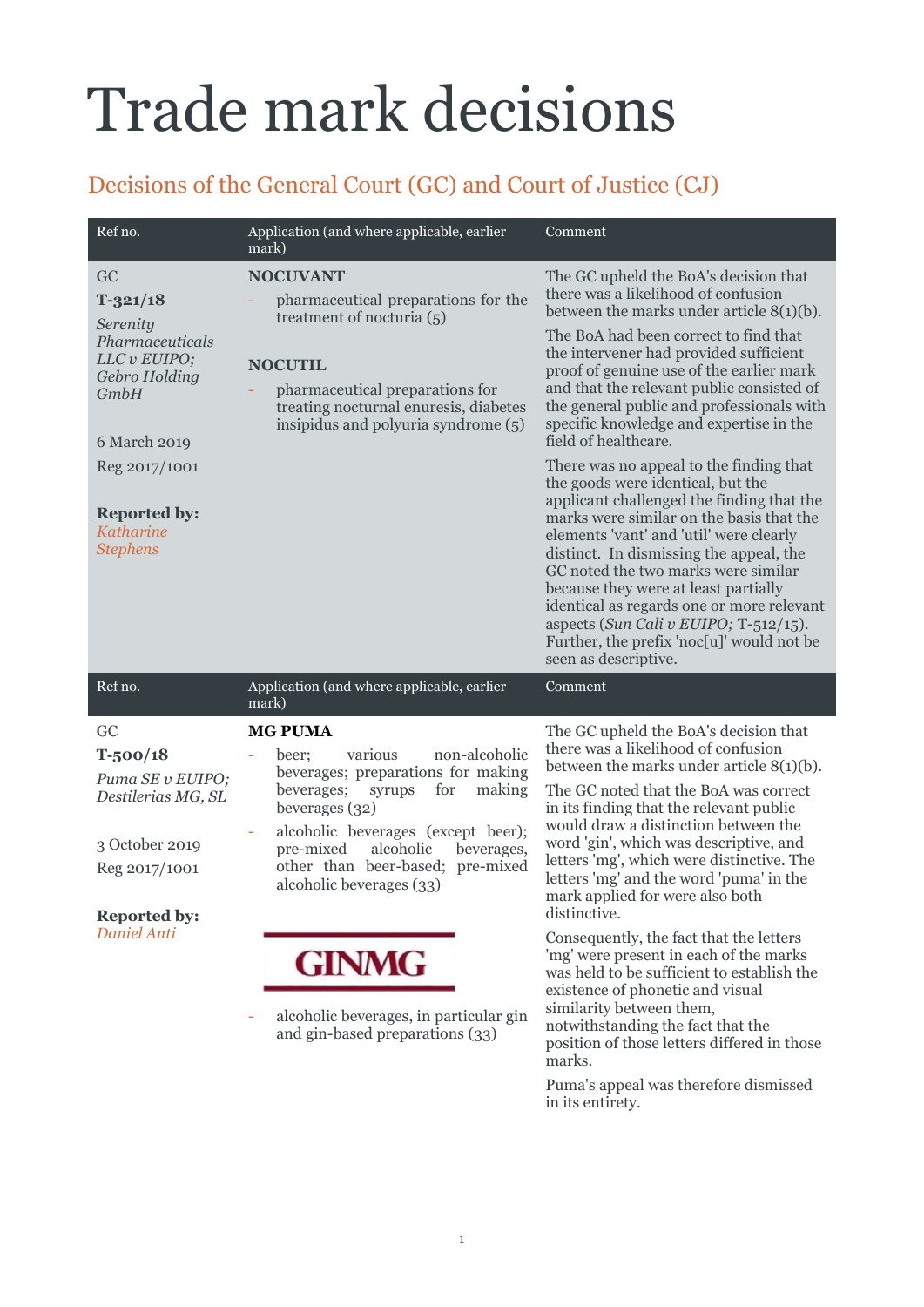| Ref no.                                                                                                                           | Application (and where applicable, earlier<br>mark)                                                                                                                                                                                                                                                                                                                               | Comment                                                                                                                                                                                                                                                                                                                                                                                                                                                                                                                                                                                                                                                                                                                                                                                                     |
|-----------------------------------------------------------------------------------------------------------------------------------|-----------------------------------------------------------------------------------------------------------------------------------------------------------------------------------------------------------------------------------------------------------------------------------------------------------------------------------------------------------------------------------|-------------------------------------------------------------------------------------------------------------------------------------------------------------------------------------------------------------------------------------------------------------------------------------------------------------------------------------------------------------------------------------------------------------------------------------------------------------------------------------------------------------------------------------------------------------------------------------------------------------------------------------------------------------------------------------------------------------------------------------------------------------------------------------------------------------|
| GC<br>$T - 240/19$<br>$A$ 9.com, Inc., $v$<br><b>EUIPO</b><br>7 November 2019<br>Reg 2017/1001<br><b>Reported by:</b><br>Mark Day | various goods in class 9, including:<br>scientific, nautical apparatus and<br>instruments;<br>reproduction<br>of<br>apparatus for<br>sound;<br>magnetic data carriers, recording<br>discs; other digital recording media;<br>cash registers;<br>downloadable software and software<br>applications permitting users to<br>identify and communicate with<br>persons at their door. | The GC upheld the BoA's decision that<br>the mark lacked distinctive character<br>pursuant to article $7(1)(b)$ .<br>The GC held that there was sufficient<br>link between the characteristics of the<br>goods identified by the BoA and the<br>relevant public's perception of the mark<br>to call into question the distinctive<br>character of the mark. The overall<br>impression created by the basic form of a<br>bell was not distinctive. The mark would<br>be perceived as a message conveying<br>information about a characteristic of the<br>goods, not as an indication of<br>commercial origin.<br>On the basis of the lack of distinctive<br>character of the mark, the GC further<br>upheld that it was not necessary for the<br>BoA to consider registrability under<br>article $7(1)(c)$ . |
| Ref no.                                                                                                                           | Application (and where applicable, earlier                                                                                                                                                                                                                                                                                                                                        | Comment                                                                                                                                                                                                                                                                                                                                                                                                                                                                                                                                                                                                                                                                                                                                                                                                     |

#### GC

#### **T‑527/18**

*K.A. Schmersal Holding GmbH & Co. KG v EUIPO; Tecnium, SL*

21 November 2019 Reg 2017/1001

#### **Reported by:**

*Elizabeth Greene*

### **tec** nicum

scientific and technological services and research and design relating thereto; industrial analysis and<br>research services; design and research services; design and development of computer hardware and software (42)



mark)

- engineering services; scientific and industrial research; graphic design and industrial drawing; computer programming (42)

#### **(EUTM and Spanish mark)**

The GC upheld the BoA's decision that there was a likelihood of confusion between the marks under article 8(1)(b).

The GC held that the services were similar because the category "scientific and technological services and research and design relating thereto" included the narrower category of "engineering services" covered by the earlier mark.

The marks were further found to be visually similar to an average degree due to the shared sequence of letters. The figurative element of the Erlenmeyer flask in the earlier mark did not change this assessment as it had a weak distinctive character in the context of the technical/ scientific services covered. The marks were found to be phonetically similar to a high degree, and to be conceptually similar due to the shared prefix 'tec', which would evoke, for the relevant public, the technical nature of the services covered.

| Ref no.                                               | Application (and where applicable, earlier<br>mark)                                                                                                    | Comment                                                                                                                       |
|-------------------------------------------------------|--------------------------------------------------------------------------------------------------------------------------------------------------------|-------------------------------------------------------------------------------------------------------------------------------|
| GC<br>$T-736/18$                                      | <b>BERGSTEIGER</b><br>vehicles: apparatus for locomotion<br>by land $(12)$<br>retailing of vehicles, apparatus for<br>locomotion by land; advertising; | The GC annulled the BoA's decision that<br>there was a likelihood of confusion<br>between the marks under article $8(1)(b)$ . |
| Runnebaum Invest<br>GmbH v EUIPO;<br>Berg Toys Beheer |                                                                                                                                                        | The GC held, the BoA was incorrect in<br>finding that the applicant's request for<br>proof of use in respect of the Benelux   |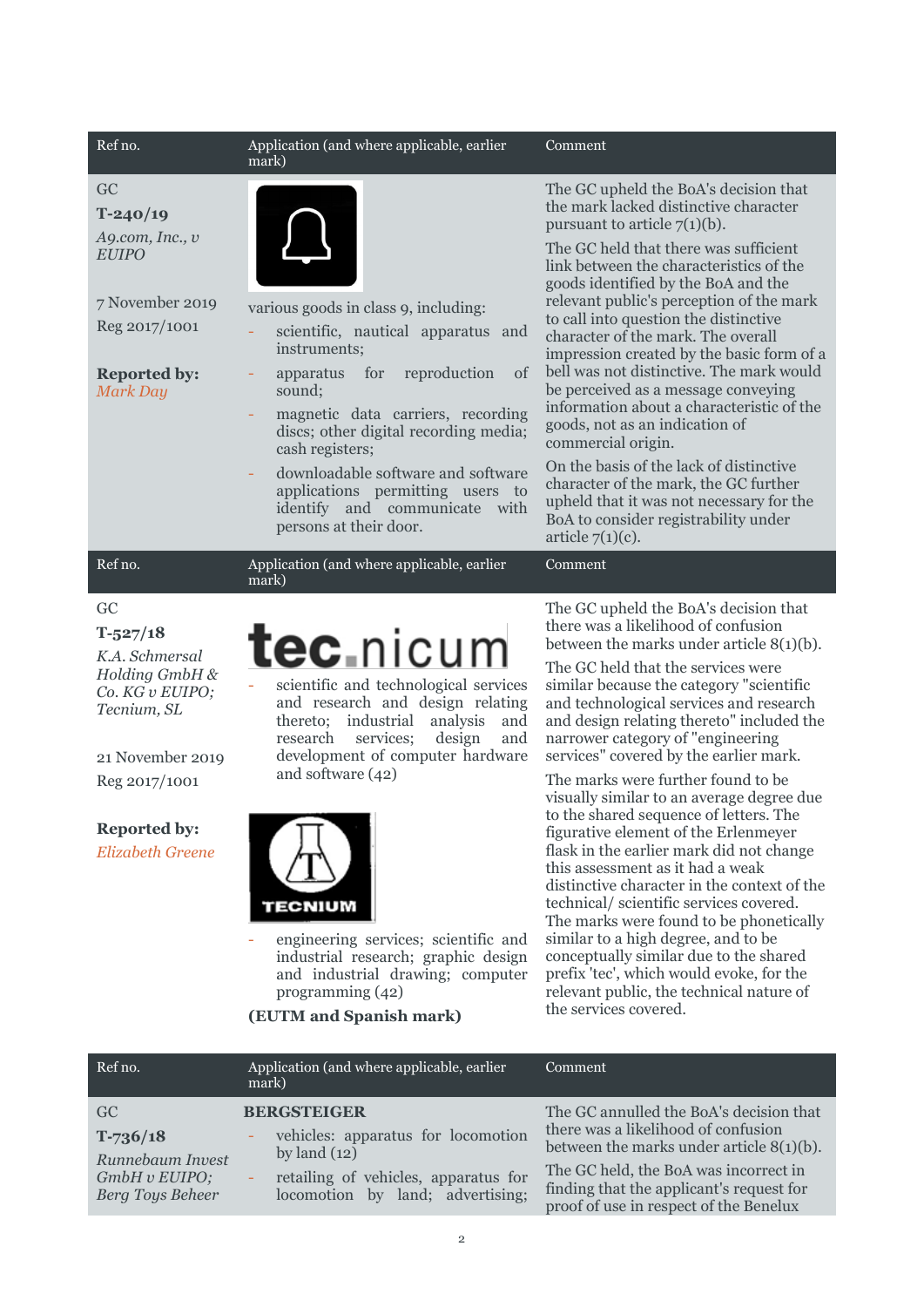#### *BV*

#### business management (35) **BERG**

trailors, toy cranes (28)

28 November 2019 Reg 2017/1001

#### **Reported by:** *Bryony Gold*

- vehicles over land (12) pedal go-karts (toy), toy-wagons, beach wagons (toy), toy trailers, toy wheel-barrows, toy tipper-trailors, toy scooters, toy diggers, toy tank
- - means of transport, excluding bicycles and children's bicycles; moving vehicles for children (12)
- toys, including construction toys, moving toys, other moving playing equipment and trampolines (28)
- entertainment, sporting activities (41)

mark was invalid due to it being insufficiently explicit. The applicant used the sentence "furthermore, we raise the objection of non-use (Art. 15)", which was almost identical to the wording used in the EUIPO Guidelines. This, inserted in a separate paragraph with a heading referring to non-use, meant the applicant unambiguously, and validly, contested the matter of genuine use of the earlier mark.

The BoA was also incorrect in finding that there was a likelihood of confusion between the marks at issue. Despite there being an average degree of conceptual similarity between the marks, the marks were not visually and phonetically similar to an average degree, but to a weak and low degree respectively. The GC further placed significant emphasis on the high level of attention of the relevant public concerning the goods covered by the application. Accordingly there was no likelihood of confusion.

|                                                                                                                                                                            | LOTINI & DOMONA MATRI                                                                                                                                                                                                                                                                                                                                                                                   |                                                                                                                                                                                                                                                                                                                                                                                                                                                                                                                                                                                                                                                                                                                                                                                                                                                                                                                               |
|----------------------------------------------------------------------------------------------------------------------------------------------------------------------------|---------------------------------------------------------------------------------------------------------------------------------------------------------------------------------------------------------------------------------------------------------------------------------------------------------------------------------------------------------------------------------------------------------|-------------------------------------------------------------------------------------------------------------------------------------------------------------------------------------------------------------------------------------------------------------------------------------------------------------------------------------------------------------------------------------------------------------------------------------------------------------------------------------------------------------------------------------------------------------------------------------------------------------------------------------------------------------------------------------------------------------------------------------------------------------------------------------------------------------------------------------------------------------------------------------------------------------------------------|
| Ref no.                                                                                                                                                                    | Application (and where applicable, earlier<br>mark)                                                                                                                                                                                                                                                                                                                                                     | Comment                                                                                                                                                                                                                                                                                                                                                                                                                                                                                                                                                                                                                                                                                                                                                                                                                                                                                                                       |
| GC<br>$T-266/19$ , T-<br>267/19<br>gastivo portal<br>GmbH v EUIPO;<br>La Fourchette SAS<br>12 December 2019<br>Reg 2017/1001<br><b>Reported by:</b><br><b>Adeena Wells</b> | promoting goods and services of<br>restaurants by advertising (35)<br>providing training in relation to the<br>use of software for managing<br>reservations for restaurants $(41)$<br>providing use of non-downloadable<br>software that allows users to share<br>information<br>about<br>restaurants,<br>make reservations and bookings<br>(42)<br>providing restaurant information<br>services $(43)$ | The GC upheld the BoA's decision that<br>there was no likelihood of confusion<br>between the marks under article $8(1)(b)$ .<br>The GC held that the word element<br>"GASTIVO" did not have a particular<br>meaning for the relevant public in any<br>language of the EU, therefore it was<br>inherently distinctive. Further, the fact<br>that the word element was significantly<br>larger than the device element at the<br>start of the mark made it the dominant<br>element of the mark overall. Although<br>the device element was distinctive, this<br>did not deprive the word element from<br>being distinctive in its own right.<br>The GC found that the respective marks<br>were visually dissimilar, a phonetic<br>comparison was not relevant as the La<br>Fourchette mark did not comprise any<br>word elements, and they were<br>conceptually similar to a low degree.<br>Given that the word "GASTIVO" would |
|                                                                                                                                                                            |                                                                                                                                                                                                                                                                                                                                                                                                         | be seen by the relevant public as the<br>primers indicator of origin telsing into                                                                                                                                                                                                                                                                                                                                                                                                                                                                                                                                                                                                                                                                                                                                                                                                                                             |

primary indicator of origin, taking into account the global assessment, the marks were not held to be similar and therefore no likelihood of confusion was found.

- advertising, business management functions, (35)
- education, providing training (41)
- design and maintenance of websites

**I**dSLIVO

education, providing of training,

#### **(EUTM & Benelux mark)**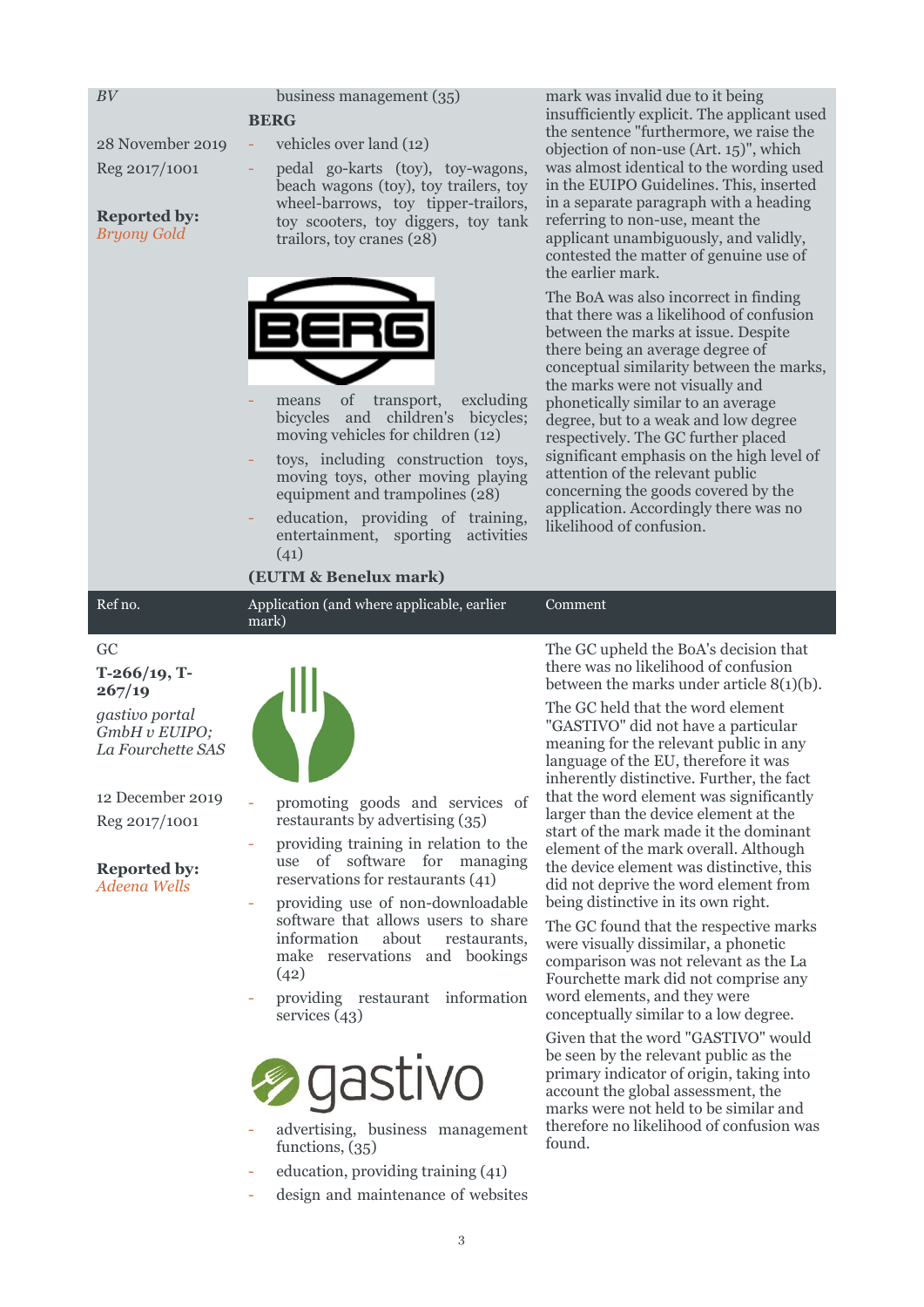#### relating to catering (42)

| Ref no.                                                                                                                                                                                 | Application (and where applicable, earlier<br>mark)                                                                                                                                                                                                                                                                                                                                                                  | Comment                                                                                                                                                                                                                                                                                                                                                                                                                                                                                                                                                                                                                                                                                                                                                                                                                                                                                                                                                                                                                                                                                                                                               |
|-----------------------------------------------------------------------------------------------------------------------------------------------------------------------------------------|----------------------------------------------------------------------------------------------------------------------------------------------------------------------------------------------------------------------------------------------------------------------------------------------------------------------------------------------------------------------------------------------------------------------|-------------------------------------------------------------------------------------------------------------------------------------------------------------------------------------------------------------------------------------------------------------------------------------------------------------------------------------------------------------------------------------------------------------------------------------------------------------------------------------------------------------------------------------------------------------------------------------------------------------------------------------------------------------------------------------------------------------------------------------------------------------------------------------------------------------------------------------------------------------------------------------------------------------------------------------------------------------------------------------------------------------------------------------------------------------------------------------------------------------------------------------------------------|
| GC<br>$T-683/18$<br>Santa Conte<br>$v$ EUIPO<br>12 December 2019<br>Reg 2017/1001<br><b>Reported by:</b><br>Robert Milligan                                                             | CANNABIS<br>baked<br>goods,<br>pastries,<br>confectionery, chocolate,<br>desserts,<br>condiments, ice creams and frozen<br>yoghurts (30)<br>soft drinks and beers (32)<br>services for providing food and<br>drink(43)                                                                                                                                                                                               | The GC upheld the BoA's finding that the<br>mark was invalid as it was contrary to<br>public policy pursuant to article $7(1)(f)$ .<br>The BoA was correct to find that the<br>relevant public not only consisted of<br>English-speaking consumers but also all<br>EU consumers who would understand<br>the figurative leaf element as a reference<br>to "cannabis".<br>Furthermore, the BoA was correct to<br>find that the relevant public was not only<br>the public to which the goods and<br>services were directly addressed, but also<br>persons who would encounter the sign<br>incidentally in their day-to-day lives.<br>The GC agreed with the BoA that the<br>sign would be perceived by the relevant<br>public as referring to the narcotic<br>substance, cannabis, which is prohibited<br>in a large number of EU Member States.                                                                                                                                                                                                                                                                                                        |
| Ref no.                                                                                                                                                                                 | Application (and where applicable, earlier<br>mark)                                                                                                                                                                                                                                                                                                                                                                  | Comment                                                                                                                                                                                                                                                                                                                                                                                                                                                                                                                                                                                                                                                                                                                                                                                                                                                                                                                                                                                                                                                                                                                                               |
| GC<br>$T - 40/19$<br>Amigüitos pets &<br>life, SA. v EUIPO;<br>Société des<br>produits Nestlé SA<br>19 December 2019<br>Reg 207/2009<br><b>Reported by:</b><br>Louise O'Hara<br>Ref no. | spiril<br>ild and needect<br>protein<br>dietary,<br>and<br>vitamin<br>supplements<br>for<br>animals,<br>in<br>particular dogs; animal washes;<br>animal flea collars; medicines for<br>veterinary purposes (5)<br>foodstuffs for animals; litter for<br>Ξ<br>dogs; live animals; seed, natural<br>plants and flowers (31)<br><b>ONE</b><br>foodstuffs for animals (31)<br>Application (and where applicable, earlier | The GC overturned the BoA's finding<br>that there was a likelihood of confusion<br>between the marks under articles $8(1)(b)$<br>and $8(5)$ .<br>The BoA had erred in its determination<br>that the words "THE ONLY ONE" were<br>dominant: whilst they occupied a<br>significant part of the black square, other<br>elements of the mark should not have<br>been considered to be negligible. The<br>average consumer would also be drawn<br>to the red "a" sign, and then naturally<br>read the words "BY a ALPHA SPIRIT" as<br>a whole.<br>As a result, the BoA incorrectly applied<br>the global assessment. The GC<br>concluded that there was no likelihood<br>of confusion under article $8(1)(b)$ on the<br>basis that the signs were visually and<br>conceptually different and had a low<br>degree of phonetic similarity.<br>The BoA had also erred in finding that<br>the earlier mark had a reputation. All of<br>the evidence relied upon concerned the<br>use of the mark in conjunction with the<br>word "PURINA". The BoA therefore did<br>not have sufficient evidence to find that<br>the earlier mark had a reputation.<br>Comment |
|                                                                                                                                                                                         | mark)                                                                                                                                                                                                                                                                                                                                                                                                                |                                                                                                                                                                                                                                                                                                                                                                                                                                                                                                                                                                                                                                                                                                                                                                                                                                                                                                                                                                                                                                                                                                                                                       |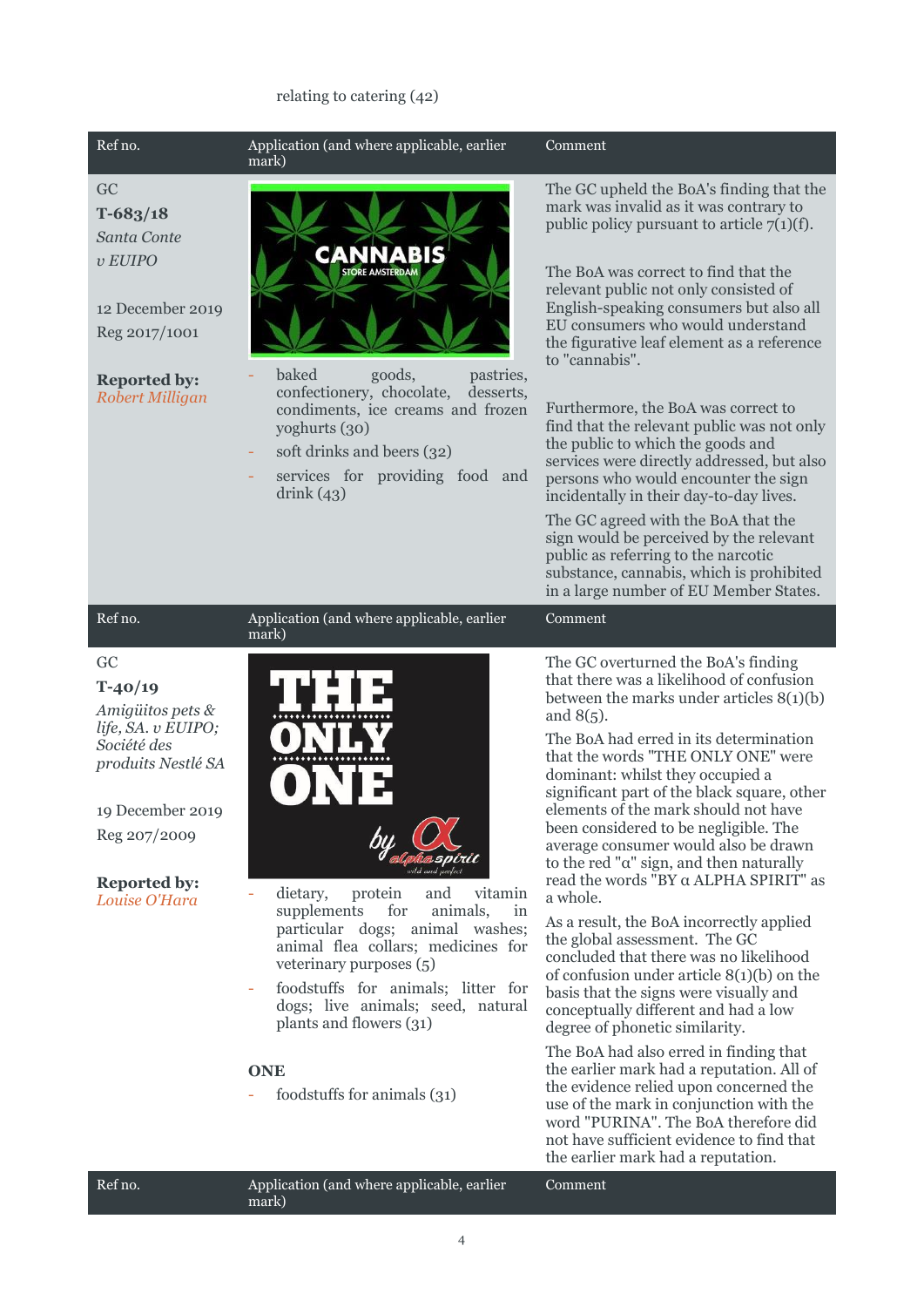

#### **Relevance of disclaimers when assessing likelihood of confusion**

#### *Patent- och registreringsverket v Mats Hansson* **(CJ; C-705/17; 12 June 2019)**

*The CJEU ruled that article 4(1)(b) of Directive 2008/95 must be interpreted as precluding national legislation from allowing for any trade mark disclaimer schemes that would have the effect of excluding an element of a complex trade mark referred to in the disclaimer from the global analysis of the relevant factors in assessing the existence of a likelihood of confusion. Mark Livsey reports.*

In 2007, the Swedish company Norrtelje Brenneri Aktiebolag registered the following Swedish national trade mark for alcoholic drinks in class 33:



Fig. 1.

As part of that registration, the PRV (the Swedish Trade Mark Office) required that the registration be accompanied by a disclaimer stating that: "registration does not give an exclusive right over the word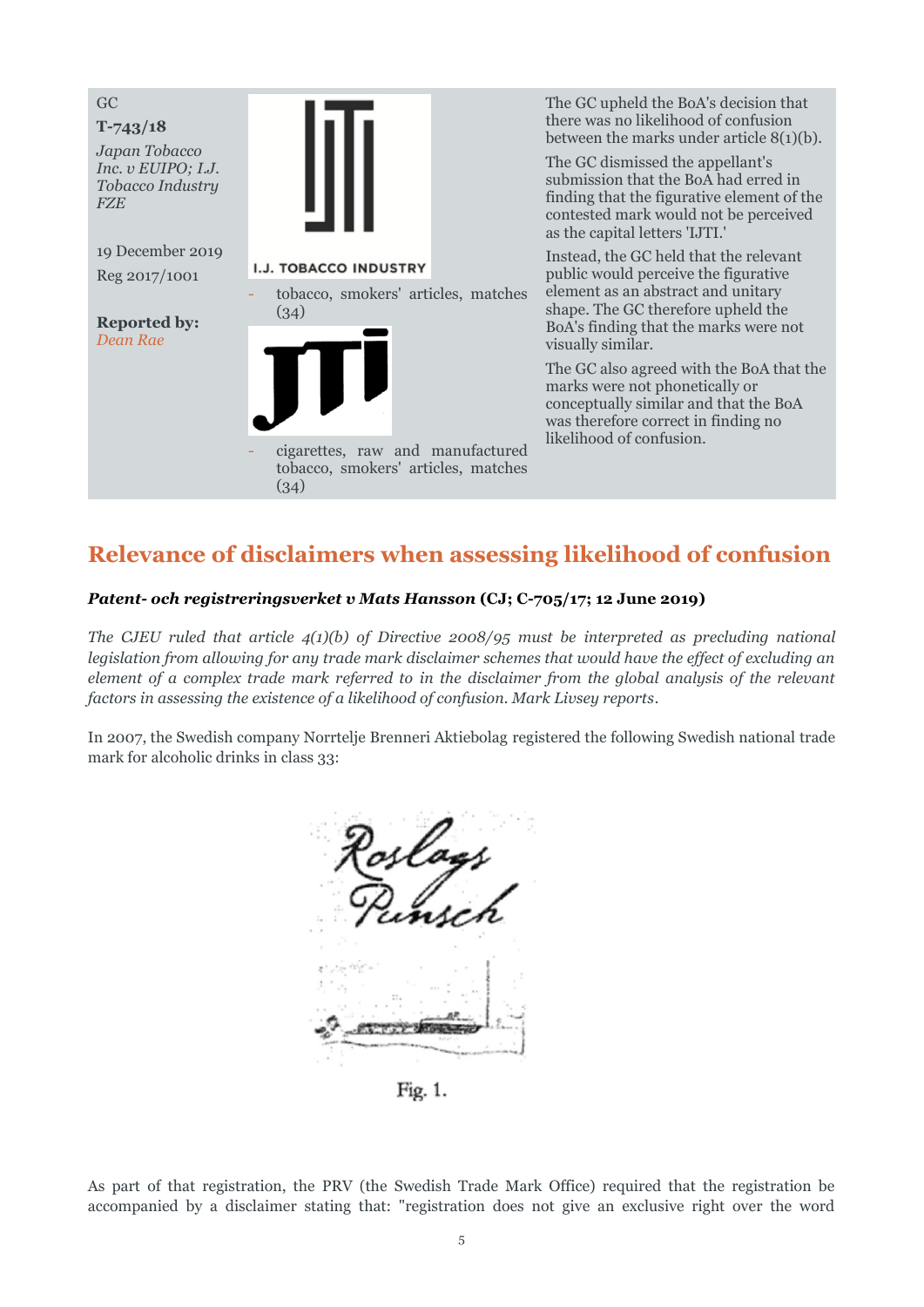'RoslagsPunsch'." The PRV required that this disclaimer be included as part of the registration because the term 'Roslags' refers to a region of Sweden and the term 'Punsch' described one of the goods covered by the registration.

In 2015, Mr Hansson applied to the PRV for registration of the word sign "ROSLAGSOL" for goods including non-alcoholic beverages and beers in class 32. That application was refused by the PRV because of the likelihood of confusion between it and the earlier mark. The decision was overturned on appeal. The PRV, which was of the opinion that the elements of the earlier mark that the disclaimer related to should not be taken into account as part of the global assessment, appealed that decision to the Swedish Patents and Market Court of Appeal, which in turn stayed the national proceedings and referred the following questions to the CJEU:

- (1) Must article 4(1)(b) be interpreted as meaning that the global assessment of all relevant factors may be affected by the fact that an element of the trade mark has expressly been excluded from protection on registration, that is to say, that a so-called disclaimer has been entered on registration?
- (2) If the answer to the first question is in the affirmative, can the disclaimer in such a case affect the global assessment in such a way that the competent authority has regard to the element in question but gives it a more limited importance so that it is not regarded as being distinctive, even if the element would de facto be distinctive and prominent in the earlier trade mark?
- (3) If the answer to the first question is in the affirmative and the answer to the second question in the negative, can the disclaimer even so affect the global assessment in any other way?'

The CJEU, noting that trade mark disclaimer schemes were included as part of national law in Sweden and some other Member States, but not all, held that such disclaimer schemes were not prohibited under the Directive *per se* provided that such schemes did not impair the effectiveness of the provisions of the Directive, in particular the protection given to proprietors of earlier trade marks against the registration of other trade marks liable to create a likelihood of confusion on the part of consumers or other end users.

However, the CJEU held in relation to question (1) above that a disclaimer scheme that had the effect under national law of excluding an element of a complex trade mark from the global assessment analysis of the relevant factors for establishing the existence of a likelihood of confusion would be incompatible with the requirements of the Directive. The CJEU stated that such exclusion could lead to an incorrect assessment of both the similarity between the signs at issue and of the distinctiveness of the earlier trade mark, which would in turn lead to a distorted global assessment.

As regards question (2), the CJEU held that, for reasons analogous to those given in relation to question (1), a disclaimer scheme under national law that had the effect of attributing (in advance and permanently) a lack of distinctiveness to the element of a complex trade mark mentioned by it so that the element had only limited importance in the global assessment analysis would also be incompatible with the requirements of the Directive.

It was not necessary for the CJEU to answer question (3) given its answers to questions (1) and (2).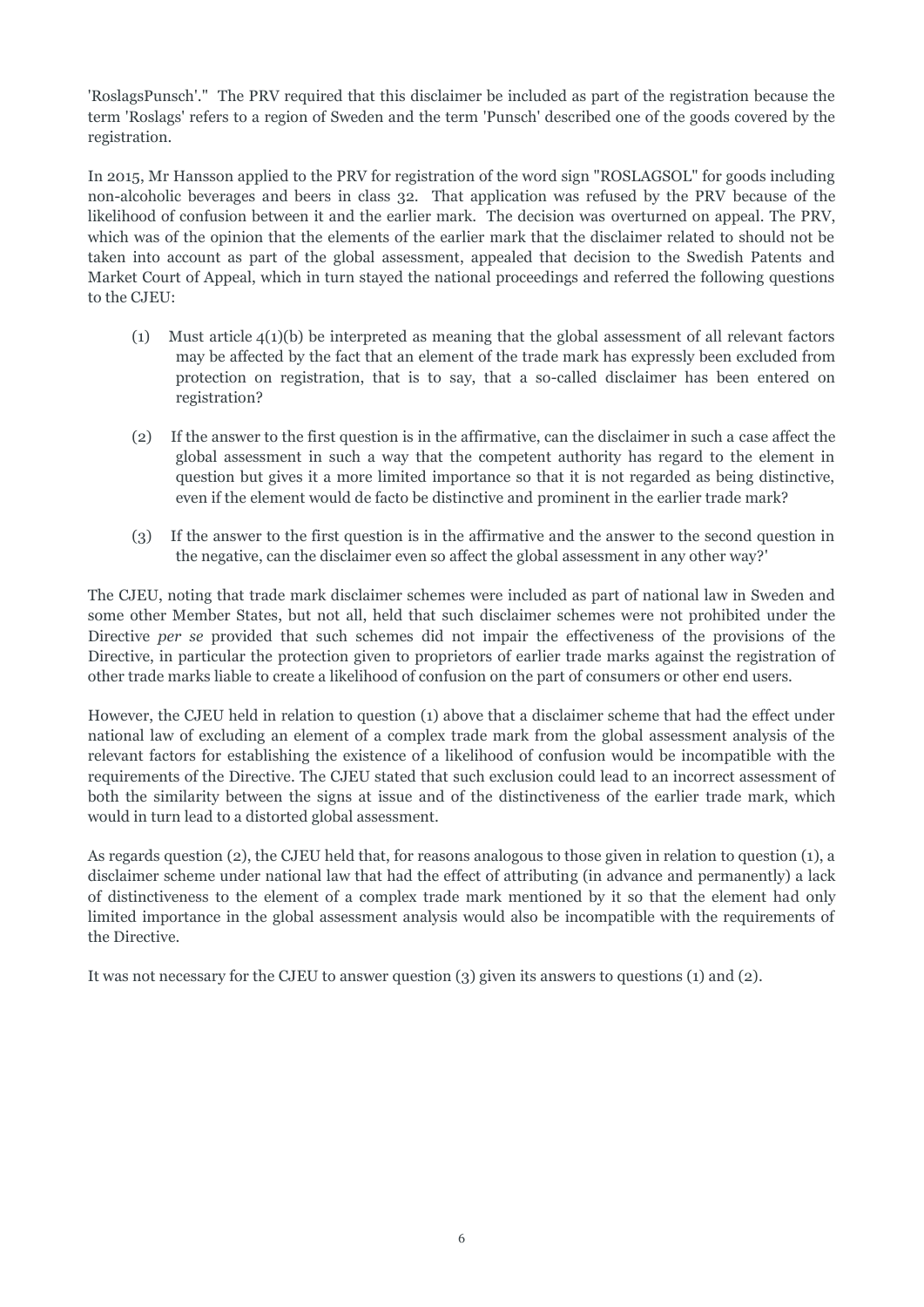### **Admissibility of arguments not put forward before the Board of Appeal**

#### *Przedsiębiorstwo Produkcyjno-Handlowe "Primart" Marek Łukasiewicz v EUIPO; Bolton Cile España, SA* **(AG Bobek; C-702/18 P; 28 November 2019)**

*AG Bobek considered that the GC had breached article 76(1) of Council Regulation (EC) No 207/2009 by declaring Primart's arguments concerning the allegedly weak distinctive character of the earlier mark*  inadmissible. The AG therefore recommended that the CJEU set aside the GC's judgment (reported in CIPA Journal *November 2018) and refer the case back to the GC. Ciara Hughes reports.*

Primart had applied to register the figurative sign below at the EUIPO for various foodstuffs in class 30.



Bolton Cile España, SA opposed the application on the grounds of a likelihood of confusion under article 8(1)(b), based on an earlier Spanish trade mark registration for the word mark PRIMA covering various foodstuffs in class 30. The EUIPO dismissed the opposition, however, on appeal, the BoA held that there was a likelihood of confusion. In particular, the BoA considered that the earlier mark's level of inherent distinctive character was average as the word 'prima' meant 'female cousin' or 'bonus payment' for the relevant Spanish consumer, and would not have been understood as a laudatory term as it might have been in other languages, such as German or Dutch. Primart appealed to the GC.

The GC upheld the BoA's decision and considered that Primart's arguments concerning the allegedly weak distinctive character of the earlier mark were inadmissible under article 76(1) as they had not been put forward before the BoA. Primart appealed to the CJEU challenging the GC's finding that its arguments were inadmissible under article 76(1).

The AG noted that under article 188 of the Rules of Procedure of the General Court, the subject matter of proceedings which could be put before the GC in its review of EUIPO decisions was confined to the subject matter of the proceedings before the BoA. In that regard, the AG observed that according to article 76(1), the EUIPO was to 'examine the facts of its own motion', but 'in proceedings relating to relative grounds for refusal of registration, its examination [was] restricted to the facts, evidence and arguments provided by the parties and the relief sought'.

Highlighting the inconsistency between different language versions of article 76(1) in relation to the scope of the BoA's review, the AG concluded that the provision did not oblige the BoA to refrain from examining matters of law or fact which were not specifically raised by the parties, but were 'inextricably linked' to the matters which had been raised. In fact, article 76(1) required the BoA to consider such matters of its own motion, provided that it had sufficient information to do so.

It was therefore appropriate for the BoA to examine the question of the earlier mark's inherent distinctiveness, despite this not being specifically raised in the parties' submissions, as this was crucial for the global assessment of the likelihood of confusion. The AG therefore considered that Primart's arguments concerning the allegedly weak distinctive character of the earlier mark were admissible before the GC insofar as they related to a matter addressed by the BoA, albeit of its own motion. As a result, the AG held that the GC had erred in law by applying article 76(1) and that its decision should be annulled given that the degree of distinctiveness of the earlier mark could impact on the assessment of the likelihood of confusion.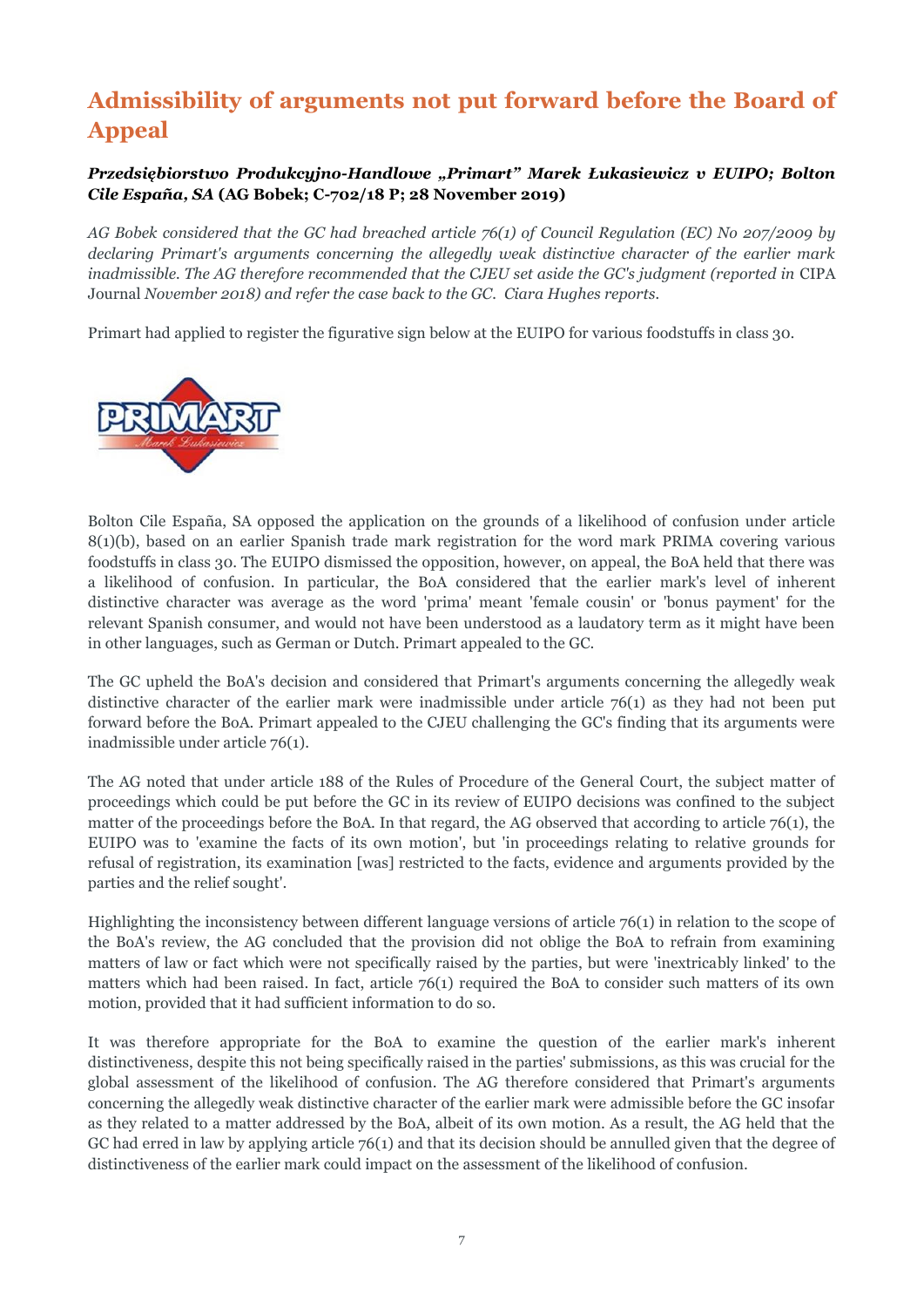#### **Genuine use of a collective mark**

#### *Der Grüne Punkt — Duales System Deutschland GmbH, v EUIPO* **(CJ; C-143/19P; 12 December 2019)**

*The CJEU annulled the decisions of the GC and EUIPO and held that use of a collective mark to create or preserve an outlet for members' goods or services is genuine use. In this case the affiliation with recyclable waste management could serve to maintain or create a share in the market of the goods in question and therefore was genuine use. Louise Vaziri reports.*

Der Grüne Punkt ("DGP") operates a scheme to recognise packaging that can be collected and recycled. DGP registered an EU collective mark for goods in classes 1 to 34, including for everyday consumer goods such as food, beverages, personal care and household products, and services in classes 35, 39, 40 and 42. The mark is shown below.



Halston Properties filed an application for partial revocation of DGP's mark on the ground that DGP's mark had not been put to genuine use for the goods for which it had been registered. The Cancellation Division of the EUIPO partially granted the application on the basis that the average consumer merely understood the mark to mean that the packaging of the goods could be collected and recovered according to a recycling system. DGP's mark was only used in relation to packaging; the mark did not serve its essential function in relation to the goods themselves and accordingly the mark had not been put to genuine use. The BoA and GC upheld this decision.

The CJEU agreed with the GC that the essential function of an EU collective mark was to distinguish the goods and services of the members of the association with the proprietor of the mark from other undertakings. The CJEU found that where use of the EU collective mark was part of the objective of the undertaking using the collective mark to create or preserve an outlet for its goods or services then there was genuine use.

In order to determine if such use was made of a mark, the GC should have examined whether the EU collective mark was used on the market, taking into consideration the economic sector concerned, the nature of the goods and the characteristics of the market in question. The GC had failed to properly consider how the DGP mark was viewed in the economic sector concerned.

The CJEU held that, particularly with respect to consumer and household goods that generated daily waste, the disposal of packaging that was environmentally sound could influence consumer purchasing decisions and accordingly the use of DGP's mark would contribute to the creation of a share in the market for the goods to which it was applied. This was genuine use as it served the essential function of the EU collective mark and accordingly the decisions of the GC and BoA were annulled.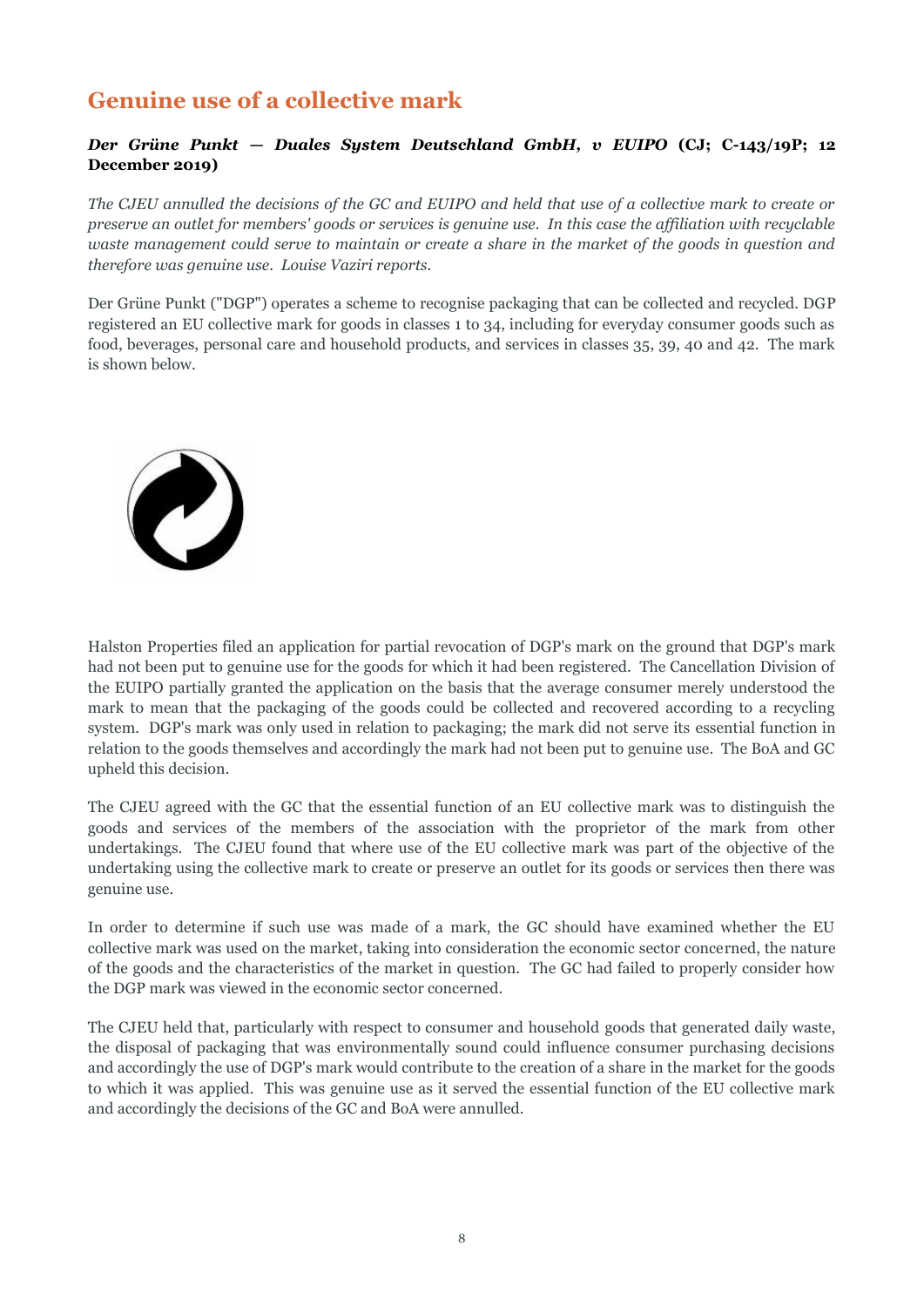#### **Criminal sanctions**

#### *R v James Clements\** **([2019] EWCA Crim 2253; Green LJ, Soole J, Judge Walden-Smith; 12 December 2019)**

*The Court of Appeal (Criminal Division) upheld the sentence of 2 years imprisonment suspended for 2 years for unauthorised use of a registered trade mark contrary to section 92(1) Trade Marks Act 1994. In addition, the appellant was disqualified from being a director for a period of 5 years and this was also upheld on appeal. Katharine Stephens reports.*

The case arose as a private prosecution brought by and on behalf of KDB Isolation S.A, a company incorporated in France ("the Respondent"). It manufactures and distributes insulation material for the construction sector. The Respondent later incorporated a company in the United Kingdom, KDB UK, which was sold to the appellant. A distribution agreement was concluded between the two companies, signed in Paris in October 2012, under which the Respondent supplied goods to KDB UK. Two years later, the Respondent terminated the agreement and issued a claim in the High Court for breach of contract and nonpayment of invoices amounting the  $E178,063.72$ . The Court made an order for this sum to be paid and when it was not, gave judgment in default. In December 2015, liquidators allowed KDB UK to be wound up.

The action under section 92(1) was begun in September 2017. It was alleged that from 9 December 2014 (the date on which the Respondent had registered "KDB Isolation" as an EUTM) the appellant, initially through KDB UK and subsequently as a sole trader, applied the trade mark "KDB Isolation" to products sold and exposed for sale in England and Wales. Approximately £300,000 worth of goods were alleged to have been sold.

The appellant, who was 70 years old, was convicted by the jury and was sentenced to 2 years imprisonment suspended for 2 years. He was disqualified from being a director for a period of 5 years.

On appeal it was argued that the offence did not pass the custody threshold. In particular, it was argued that the judge wrongly treated the appellant as having acted dishonestly and sentenced him accordingly when in law dishonesty was not part of the *mens rea* of the section 92 offence. The Court of Appeal noted that for a person to commit an offence under section 92(1), the jury had to be sure that the appellant applied infringing trade marks with a view to gain for himself or another, or with an intent to cause loss to another, and without the consent of the proprietor. This was not defined in the legislation as an act of "dishonesty" but, by its terms, it assumes a degree of deliberate wrongdoing for financial gain.

The Court of Appeal held that the judge did not confuse dishonesty with the *mens rea* of the offence under the Trade Mark Act 1994. He addressed himself to the relevant aggravating and mitigating factors. The appellant deliberately used infringing trade marks, thereby exploiting the goodwill of the Respondent to its economic disadvantage, failed to pay its contract debts to the Respondent and was placed into liquidation to avoid a judgment debt in favour of the Respondent. This was the context and the judge was entitled to pay at least some regard to it by way of aggravation.

The Court of Appeal detected no error on the part of the judge in the imposition of a 5-year disqualification. The appeal was dismissed.

The reported cases marked \* can be found at http://www.bailii.org and the CJ and GC decisions can be found at http://curia.euro pa.eu/jcms/jcms/j\_6/hom